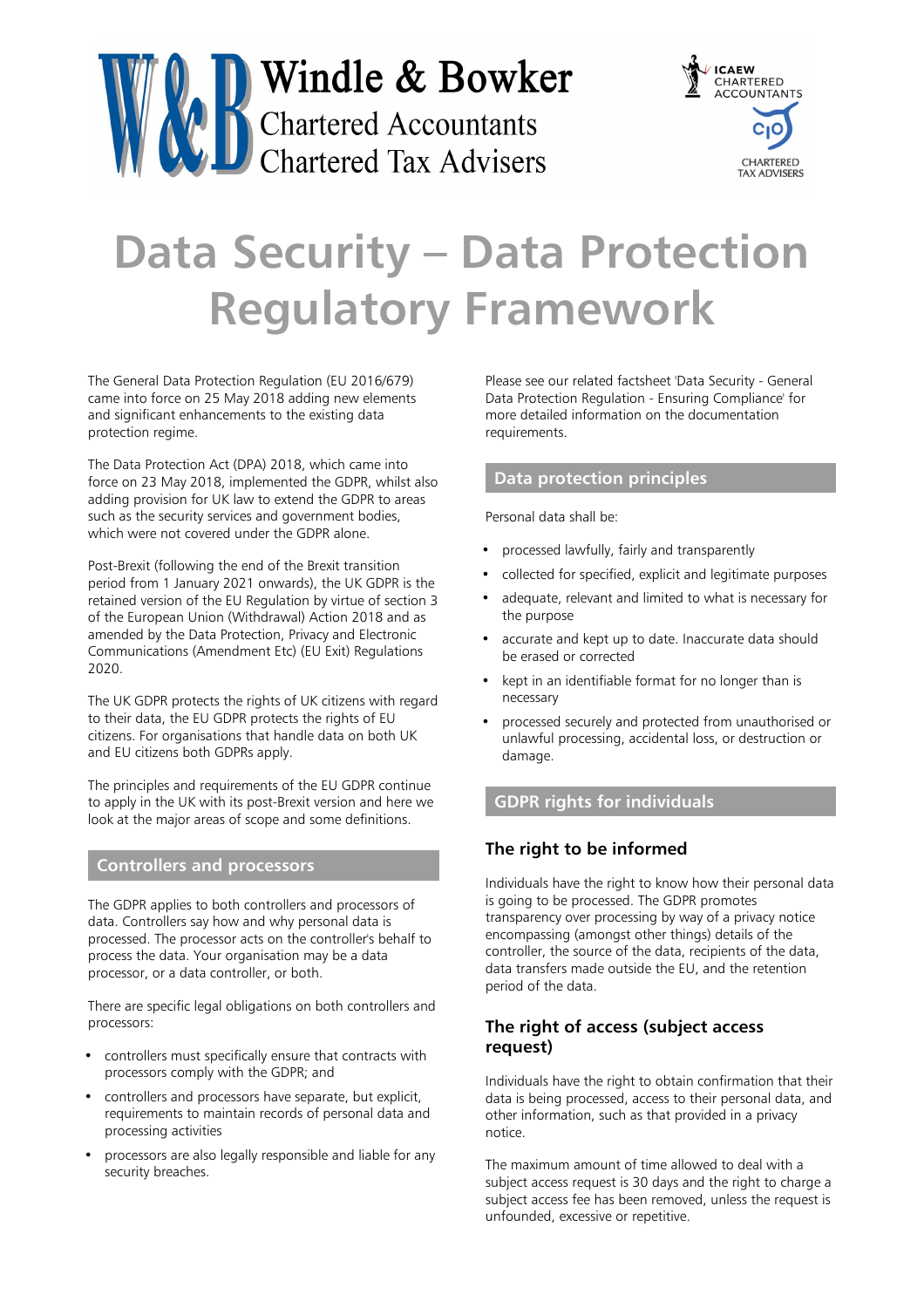#### **The right to rectification**

Individuals have the right to have inaccurate or incomplete personal data rectified. This must also include personal data which is shared or given to third parties.

#### **The right to erasure**

Individuals have the right to request the deletion or removal of personal data where there is no compelling reason for its continued processing. Again, this must also include personal data that is shared or given to third parties.

It is important to note that there are extra requirements when the request relates to a child.

There are some exceptions to the right to erasure, such as where data is held to comply with a legal obligation.

#### **The right to restrict processing**

Individuals have the right to restrict the processing of personal data. In these circumstances the personal data can be stored, but not processed.

#### **The right to data portability**

Individuals have the right to obtain and reuse their personal data across different services. It allows them to move, copy or transfer personal data. Personal data must be provided in a structured machine-readable format (such as.csv).

#### **The right to object**

Individuals have the right to object to the processing of personal data. Processing must stop immediately unless there are 'compelling' legitimate grounds for the processing, or if processing is for the establishment, exercise or defence of legal claims.

#### **Rights in relation to automated decision making and profiling**

Individuals have the right to ensure that safeguards are in place to protect against the risk of damaging decisions being taken without human intervention. This also extends to the safeguarding of personal data used for profiling purposes.

#### **Accountability and governance**

The principle of accountability requires that appropriate governance measures are in place to document compliance. Organisations therefore need to:

- implement measures that meet the principles of data protection
- document policies and procedures in relation to the storage and processing of personal data
- implement technical and organisational measures to ensure and demonstrate compliance.
- appoint a data protection officer where necessary.

Please see our related factsheet 'Data Security - Ensuring Data Protection Compliance' for more detailed information.

## **Lawfulness of processing**

It is important to understand and document the lawful basis of your processing. There are six:

- 1. Consent
- 2. Contractual obligation
- 3. Legal obligation
- 4. Vital interests
- 5. Public interest
- 6. Legitimate interests.

On the issue of consent, it must be specific, unambiguous and freely given. Positive consent cannot be assumed from inaction, such as failing to click an online 'unsubscribe' box, or from the use of pre-ticked boxes. Businesses need to make sure that they capture the date, time, method and the actual wording used to gain consent, so it is important to ensure that your business has the means to record and document such information.

#### [ICO consent guidance](https://ico.org.uk/for-organisations/guide-to-data-protection/guide-to-the-general-data-protection-regulation-gdpr/lawful-basis-for-processing/consent/)

Legitimate interest will grant you the ability to process the individuals' data but only within the bounds that they would expect. If you are to rely on legitimate interests, you will take on the responsibility for ensuring that:

- there is a basis to use legitimate interest
- the processing of data is limited to that interest and can be demonstrated
- the individual's rights have been considered in a balancing process
- the individual is informed of the legitimate interests in your privacy policies.

#### [ICO legitimate interests guidance](https://ico.org.uk/for-organisations/guide-to-data-protection/guide-to-the-general-data-protection-regulation-gdpr/lawful-basis-for-processing/legitimate-interests/)

#### **Notification of breaches**

A personal data breach is the accidental or unlawful destruction, loss, alteration, unauthorised disclosure or access to personal data.

The UK Regulator the ICO has an online self-assessment tool which helps to determine the severity of the breach and whether or not it need be reported. Some breaches need to be notified to the relevant supervisory authority within 72 hours. It is vital to undertake the assessment as soon as the breach is discovered.

[ICO personal data breach assessment guidance](https://ico.org.uk/for-organisations/report-a-breach/personal-data-breach-assessment/)